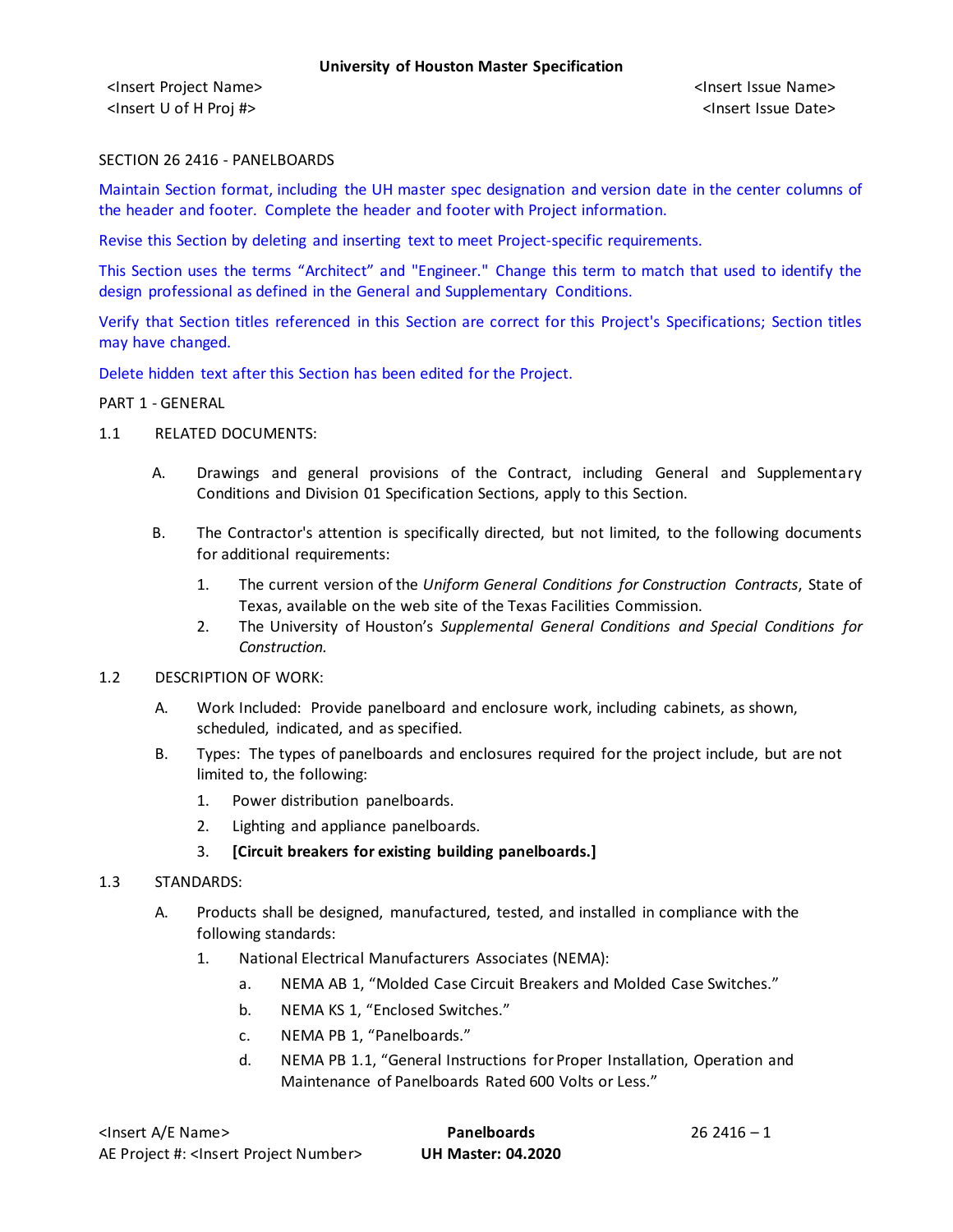<Insert Project Name> <Insert Issue Name> <Insert U of H Proj #> <Insert Issue Date>

- 2. National Fire Protection Agency (NFPA):
	- a. NFPA 70, "National Electrical Code," hereinafter referred to as NEC.
	- b. NFPA 5000, "Building Construction and Safety Code."
- 3. Underwriter Laboratories (UL):
	- a. UL 50, "Enclosures for Electrical Equipment, Non-Environmental Considerations."
	- b. UL 67, "Standard for Panelboards."
	- c. UL 489, "Molded-Case Circuit Breakers, Molded-Case Switches, and Circuit-Breaker Enclosures."

### 1.4 QUALITY ASSURANCE:

- A. Manufacturers: Provide products complying with these Specifications and produced by one of the following:
	- 1. Eaton.
	- 2. ABB.
	- 3. Square D Company.
	- 4. Siemens.
- B. UL Standards: Panelboards and enclosures shall conform to all applicable UL standards and shall be UL-labeled.

## 1.5 SUBMITTALS:

- A. Shop drawing submittals shall include, but not be limited to, the following:
	- 1. Cut sheets of the circuit breaker and fusible switch distribution panels and panelboards with construction, fuse and circuit breaker amperage and poles, interrupting ratings, and quantities clearly listed, and with bus amperage, voltage, phase and wires, integrated equipment ratings and all associated accessories clearly indicated.
	- 2. Include dimensioned drawings of panelboards and enclosures. Submit, if requested, transparencies of circuit breaker characteristics with unlatch times and fuse characteristics with melting/clearing times.
	- 3. The Short Circuit Analysis, Protective Device Coordination Study**[, Emergency Power System Selective Coordination Study]** and Arc Flash and Electrical Hazard Studies specified in Section 26 0573 Power Systems Studies shall be completed and submitted prior to submitting submittals for this section.
	- 4. Additional information as required in Section 26 0001 "Electrical General Provisions."
- 1.6 PRODUCT DELIVERY, STORAGE AND HANDLING:
	- A. Deliver distribution panels and panelboards in factory-fabricated water-resistant wrapping.
	- B. Handle panelboards carefully to avoid damage to material component, enclosure and finish.
	- C. Store distribution panels and panelboards in a clean, dry space and protect from the weather.
	- D. Handle and prepare panelboards for installation according to NEMA PB1.

PART 2 - PRODUCTS

2.1 MATERIALS AND COMPONENTS: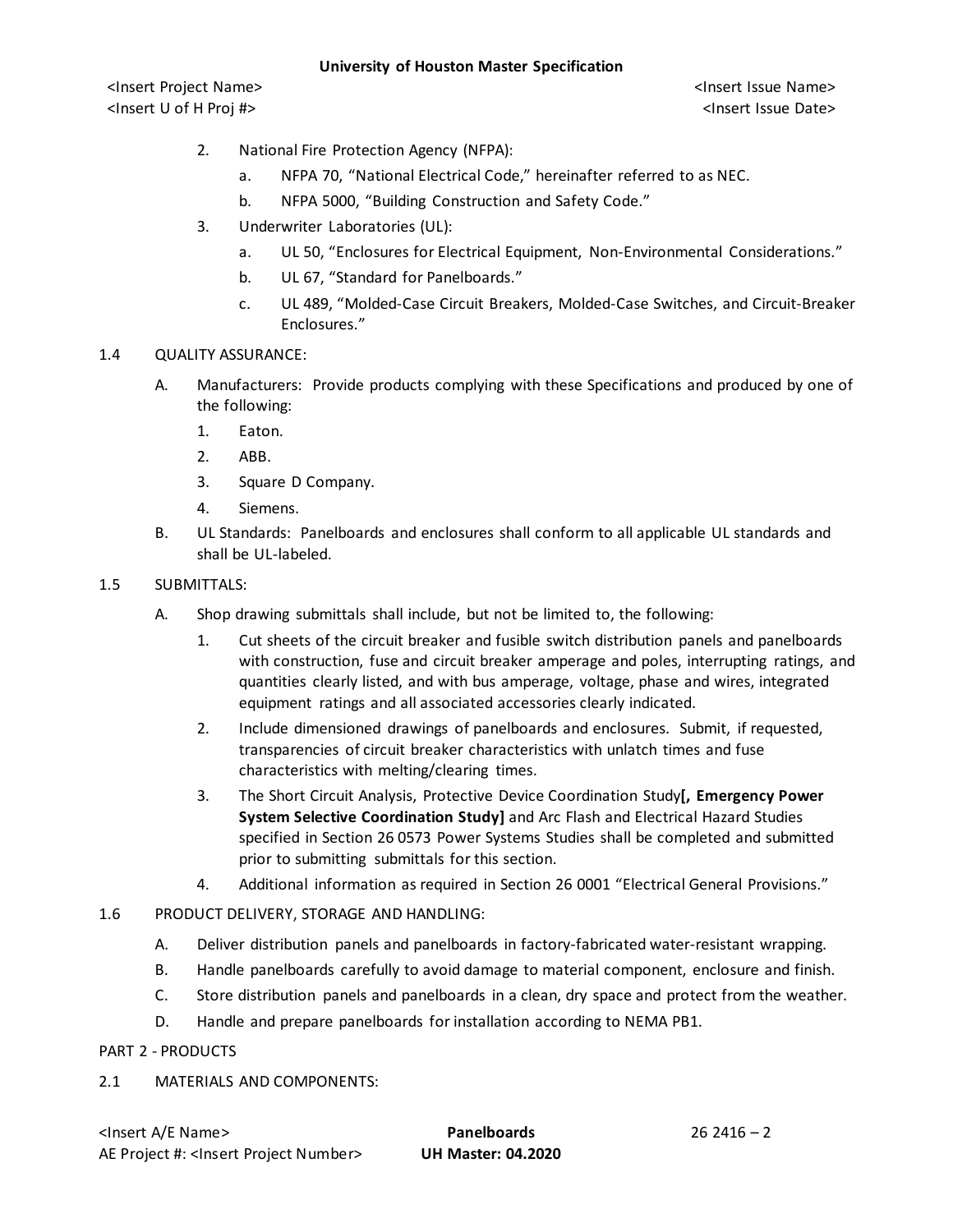### **University of Houston Master Specification**

<Insert Project Name> <Insert Issue Name> <Insert U of H Proj #> <Insert Issue Date>

A. General: Lighting and appliance panelboards shall be dead front safety type, equipped with molded case circuit breakers as shown and scheduled. Power distribution panelboards shall be dead front type, equipped with fusible switches or circuit breakers as shown and scheduled. All panelboards 400amps and under shall be with door or with hinged trim. All panel boards that are above 400 amps shall have a multi-paneled cover.

# **[SELECT BUS MATERIAL]**

- B. Busing Assembly: Panelboard and power distribution panel board busing shall be silver-plated copper. Bus structure and mains shall have ratings as shown and scheduled and shall be phase sequence construction. Such ratings shall be established by heat rise tests with maximum hot spot temperature on any connector or busbar not to exceed 65°C rise above 40°C ambient. Heat rise test shall be conducted in accordance with UL 67. The use of conductor dimensions will not be accepted instead of actual heat tests. All bus joints shall be bolted with medium carbon steel, zinc or cadmium plated hardware equipped with lock washers and torqued to the manufacturer's recommended settings. All bolted connections shall have Belleville washers. Furnish a bare uninsulated or an isolated, where noted, ground bus inside each 208Y/120 volt panelboard enclosure and elsewhere where noted on the Drawings. Furnish an isolated full size neutral bus, insulated where noted, in all panels where the neutral is present. All multisection panelboards shall be connected with copper cable, with an ampacity meeting or exceeding the main bus ampacity. All distribution and 120/208 volt panels shall have a ground bus. All 277/480 volt panels shall have a ground bus where a ground wire is shown in the panel feeder or branch circuits.
- C. Neutrals: All panels with power provided by K-rated or phase cancellation transformers shall be provided with a 200% rated neutral.
- D. Molded Case Circuit Breakers:

# **[VERIFY BREAKER TYPE]**

1. Circuit breakers shall be of the molded case, thermal magnetic type equipped with individually insulated, braced and protected connectors. Comply with UL489. The front faces of all circuit breakers shall be flush with each other. Tripped indication shall be clearly shown by the breaker handle taking a position between "ON" and "OFF". Provisions for additional breakers shall be such that no additional connectors will be required to add breakers. Circuit breakers shall bolt in to the main bus for 480/277 volt panels (except Square D I-line panels, which shall have plug-in breakers) and bolt on to the main bus for 208/120 volt panels. All 2 and 3-pole breakers shall have common trips. Fully rated breakers with the required minimum interrupting capacity shall be provided. Series rated breakers is not acceptable.

# **[VERIFY THE FOLLOWING]**

- 2. **[Circuit breakers installed in existing building panelboards shall be from the same manufacturer as and compatible with the existing panelboard and shall have an interrupting rating equal to or greater than the interrupting rating of the existing breakers installed in the panelboard.]**
- 3. All single-pole circuit breakers shall be either ambient or location-compensated (calibrated 40°C) thermal-magnetic type breakers, with inverse time delay on overloads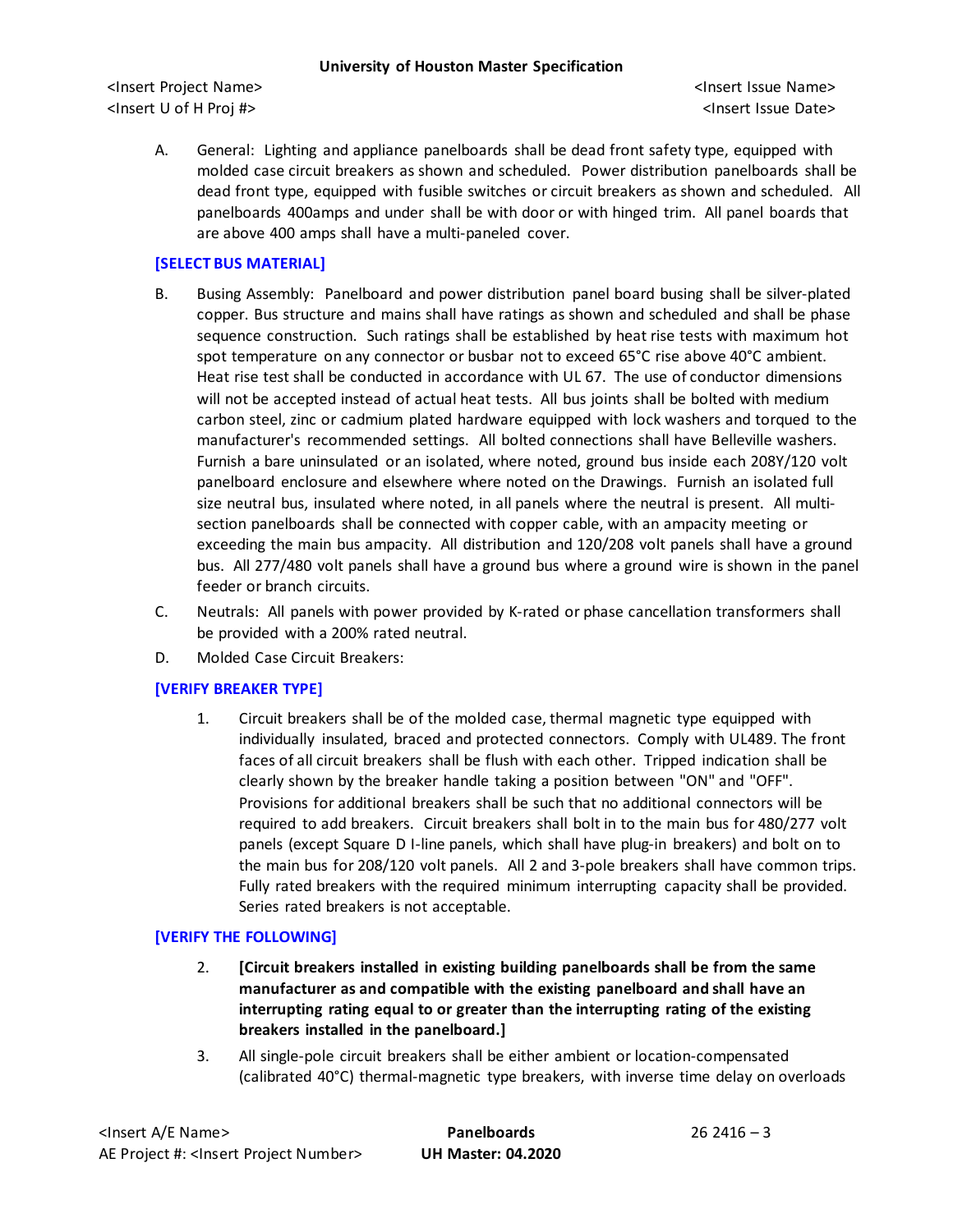and instantaneous magnetic trip on short circuits. (Twin, tandem and half-size singlepole breakers and breaker tie handles are not acceptable.) All multiple breakers shall be common trip, thermal-magnetic type, and calibrated 40°C.

- 4. The breakers shall employ quick-make, toggle mechanism for manual operation, as well as automatic operation. The breakers shall have provisions for manually testing the tripping mechanism with the breaker removed from the panel. Automatic tripping shall be indicated by the breaker handle assuming a clearly distinctive position from the manual "on" and "off" positions.
- 5. Provide panelboard circuit breakers with conventional interrupting capacity unless scheduled shown or noted otherwise, but in no case less than the following symmetrical amperes RMS:

| Voltage (volts) | Interrupting Capacity |
|-----------------|-----------------------|
| 120/208         | 10,000 AIC            |
| 277/480         | 14,000 AIC            |

6. Provide distribution panel circuit breakers with conventional interrupting capacity unless scheduled shown or noted otherwise, but in no case less than the following symmetrical amperes RMS:

| Frame Size/Voltage (volts) Interrupting Capacity |             |
|--------------------------------------------------|-------------|
| 100AF to 225AF/240V                              | 10,000 AIC  |
| 400AF to 1000AF/240V                             | 22,000 AIC  |
| 1200AF/240V                                      | 65,000 AIC- |
| 100AF/480V                                       | 14,000 AIC  |
| 225AF/480V                                       | 35,000 AIC  |
| 400AF to 1000AF/480V                             | 35,000 AIC  |
| 1200AF/480V                                      | 65,000 AIC  |

- 7. Current limiting, thermal-magnetic circuit breakers suitable for interrupting currents up to 200,000 amperes shall be provided where scheduled or specified. Current limiting circuit breakers shall not contain any fuses. Current limiting breakers with fuses are not acceptable.
- 8. Ground fault interrupter (GFI) circuit breakers, where shown, shall be 5 ma ground fault trip and shall include a TEST button.

# **[VERIFY THE FOLLOWING, DELETE OPTION IF ALL DP BREAKERS TO BE ELECTRONIC TRIP]**

- 9. Distribution panel circuit breakers **[400 ampere frame and above and all emergency power system distribution panel circuit breakers]** shall be equipped with solid-state programmable trip complete with built-in current transformers, solid-state trip unit and flux transfer shunt trip. The solid-state electronic programmable trip device shall have the following features and tripping functions.
	- a. Adjustable current setting.
	- b. Adjustable long-time delay.
	- c. Adjustable instantaneous pick-up.
	- d. Adjustable short time delay.
	- e. Adjustable short time pick-up.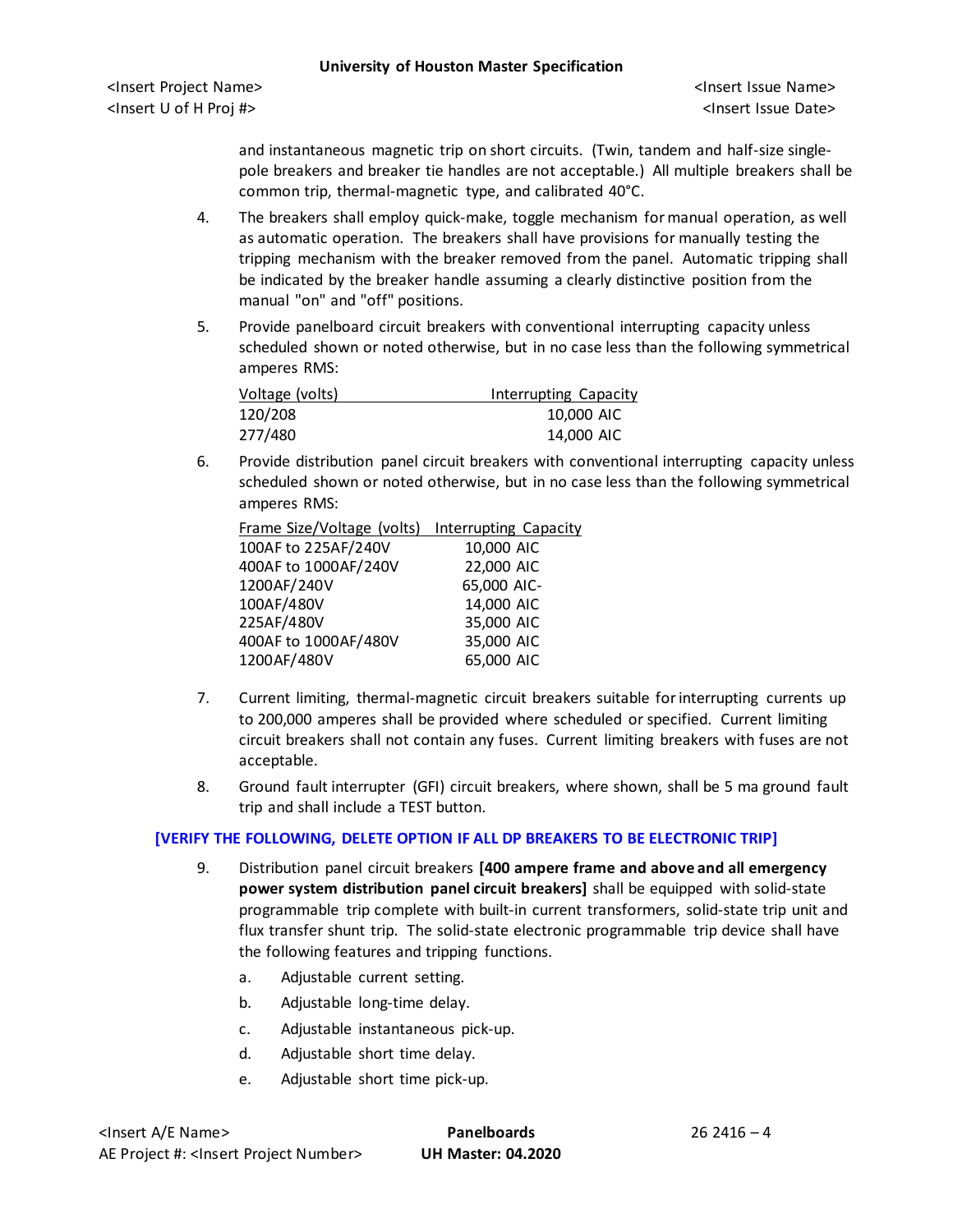## **University of Houston Master Specification**

<Insert Project Name> <Insert Issue Name> <Insert U of H Proj #> <Insert Issue Date>

# f. **[Adjustable ground fault delay]**

# g. **[Adjustable ground fault pick-up]**

- E. Fusible Switches: Fusible switches shall be quick-make quick-break type. Comply with NEMA KS1, type HD. Each switch shall be enclosed in a separate steel enclosure. The enclosure shall employ a hinged cover for access to the fuses. Cover shall be interlocked with the operating handle to prevent opening the cover when the switch is in the "ON" position. This interlock shall be constructed so that it can be over-ridden for testing fuses without interrupting service. The switches shall have padlocking provisions in the "OFF" position. Switches shall include positive pressure rejection type fuse clips for use with UL Class R fuses and be UL-labeled for 200,000 AIC.
- F. Lugs: Panelboards and distribution panels shall be provided with main lugs, main overcurrent devices, and feed-thru lugs as noted on the Drawings. Lugs shall be suitable for use with the cable size and material installed. Panel wireways shall provide adequate space for wiring to all lugs.
- G. Spaces: Where space for future breakers is shown, panelboard enclosure shall include removable blank panels or knockouts to allow installation of future breakers and panelboard busing shall be complete, including all required connectors.
- H. Integrated Equipment Rating: Each panelboard, as a complete unit, shall have short circuit bracing and a short-circuit rating equal to the interrupting rating of the weakest overcurrent device installed in the panelboard. This rating shall equal or exceed the rating shown, scheduled or noted on the Drawings. Such ratings shall have been established by tests on similar panelboards with the circuit breakers installed.
- I. Short Circuit Bracing: Distribution panel bussing shall have short circuit bracing as shown, scheduled or noted on the Drawings and this rating shall be clearly indicated on the distribution panel nameplate.

# **[VERIFY ENCLOSURE REQUIREMENTS]**

J. Panelboard Enclosures: Panelboard enclosures shall be code gauge galvanized steel with wire bending space per the NEC. Panelboard enclosures shall be NEMA 250, Type 1 surface or flush mounted as shown, scheduled or noted for indoor locations and NEMA 250, Type 3R for outdoor locations, minimum 16 gauge thickness, minimum 20 inch width, without knockouts, unless shown, scheduled or noted otherwise. Panelboard fronts shall be full-height hinged door-in-door front covers with an interior access door hinged to the main front cover providing dead-front access to the panelboard overcurrent devices (interior) and the dead front main cover over the interior and wireway full-height hinged to the panelboard back box with fastening, concealed on flush mounted panelboards, on the non-hinged side. Provide flush spring latch and keyed lock for all panelboard access doors with all distribution panel and panelboard locks keyed alike. Provide an interior circuit directory frame, card and clear plastic covering inside the interior access door for panelboards. Door and cover trim shall be painted with manufacturers standard gray enamel finish over a rust inhibitor. Trim on flush mounted panels shall have concealed fasteners. **[Covers for panelboards installed in any areas subject to moisture shall be NEMA 250, Type 4X, stainless steel.]** Enclosures shall be fabricated by the same manufacturer as panelboards to be enclosed. Multi-section panelboards shall have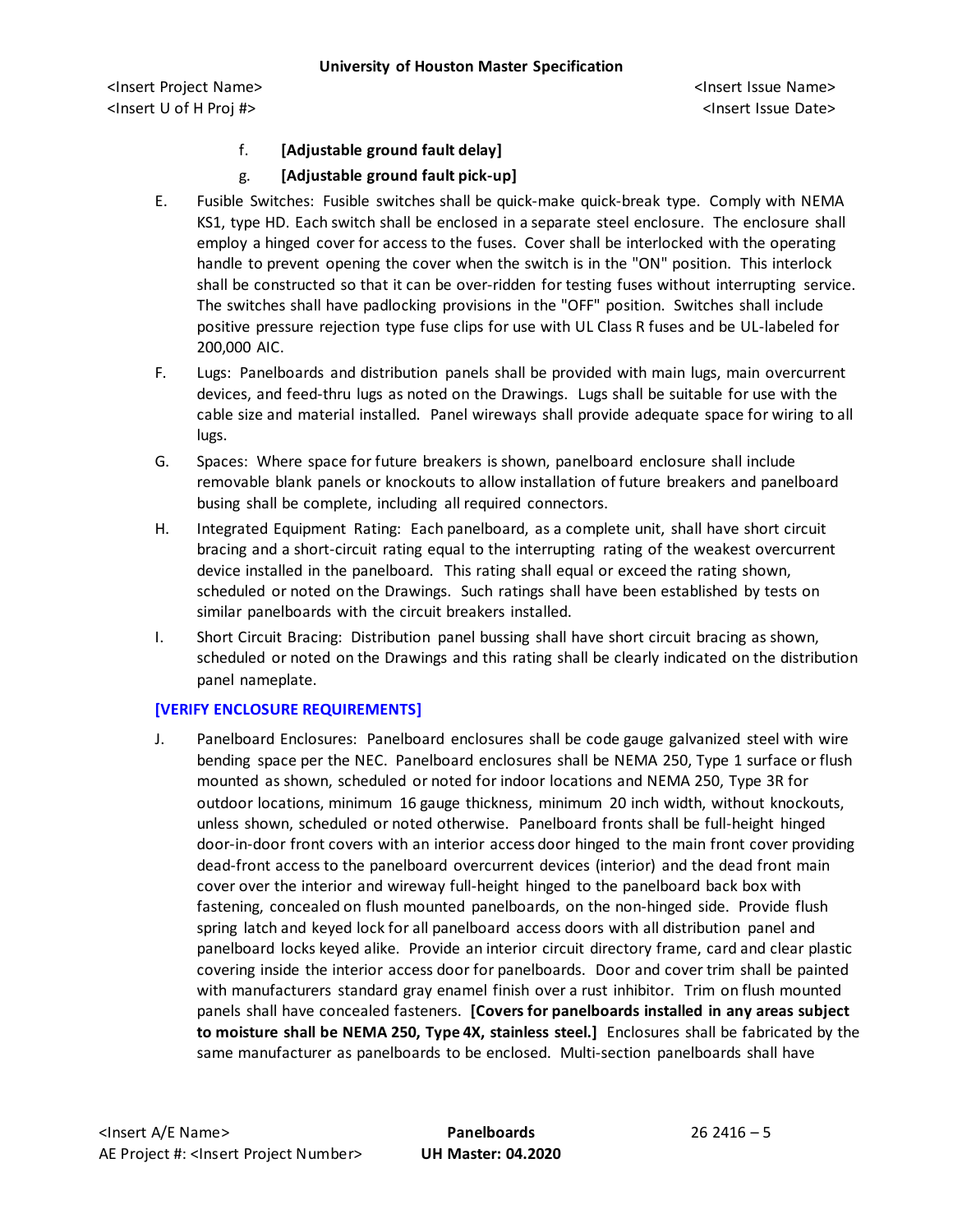<Insert Project Name> <Insert Issue Name> <Insert U of H Proj #> <Insert Issue Date>

separate covers and trims. Multi-section panel cans shall be installed side by side with minimum 1 inch gap.

## **[VERIFY ENCLOSURE REQUIREMENTS]**

K. Distribution Panel Enclosures: Distribution panel enclosures shall be code gauge galvanized steel with wire bending space per the NEC. Distribution panel enclosures shall be NEMA 250, Type 1 surface or flush mounted as shown, scheduled or noted for indoor locations and NEMA 250, Type 3R for outdoor locations. The distribution panel interior assembly shall be dead front with panel front removed. Main lugs or main circuit breakers shall have barriers on five sides. The barrier in front of the main lugs shall be hinged to a fixed part of the interior. The end of the bus structure opposite the mains shall have barriers. Interior surface distribution panels shall have full height front covers full height hinged to the distribution panel back box with fastening on the non-hinged side. Interior flush and exterior distribution panel fronts shall be full-height hinged door-in-door front covers with an interior access door hinged to the main front cover providing dead-front access to the panelboard overcurrent devices (interior) and the dead front main cover over the interior and wireway full-height hinged to the panelboard back box with concealed fastening on the non-hinged side. Cabinet interior doors shall be equipped with a latch and tumbler type lock. Doors over 48 inches long shall be equipped with a three point latch and vault lock with all distribution panel and panelboard locks keyed alike. Cabinets shall be of sufficient size to allow a width of gutter to conform to Underwriters' Laboratories, Inc. Standards. Panel trim shall be full finish sheet steel finished with two coats of paint, the first being a prime coat and the second a finish coat of light gray lacquer. **[Covers for panelboards installed in any areas subject to moisture shall be NEMA 250, Type 4X stainless steel.]**

### PART 3 - EXECUTION

### 3.1 INSTALLATION OF PANELBOARDS AND ENCLOSURES:

- A. General: Install panelboards and enclosures as shown, including electrical connections, in accordance with the manufacturer's written instructions, the applicable requirements of NEC, the NECA's "Standard of Installation", NEMA PB1.1 and recognized industry practices to ensure that products serve the intended function. All surface mount panels shall be mounted on 1-5/8 inch uni-strut. No panels shall be mounted to floor.
- B. Coordination: Coordinate installation of panelboards and enclosures with cable and raceways installation work. Verify that wall thickness is adequate where recessed panels are shown. Prefabricated knock-outs are only allowed on flush-mount panels.
- C. Anchoring: Anchor enclosures firmly to walls and structural surfaces ensuring that they are permanently and mechanically secured. All panels shall mount to 1-5/8 inch uni-strut. Minimum Hardwire: 15/16 inch.
- D. Concrete Pads: Install each floor-mounted power distribution panelboard on a reinforced concrete housekeeping pad. The housekeeping pad shall extend 3" beyond the housing of the distribution panel, unless otherwise shown. Furnish the exact position of any block outs, dimensions, and location of the housekeeping pads in time to prevent delay of the concrete work. Refer to Section 26 0501, "Electrical Basic Materials and Methods", for additional requirements.